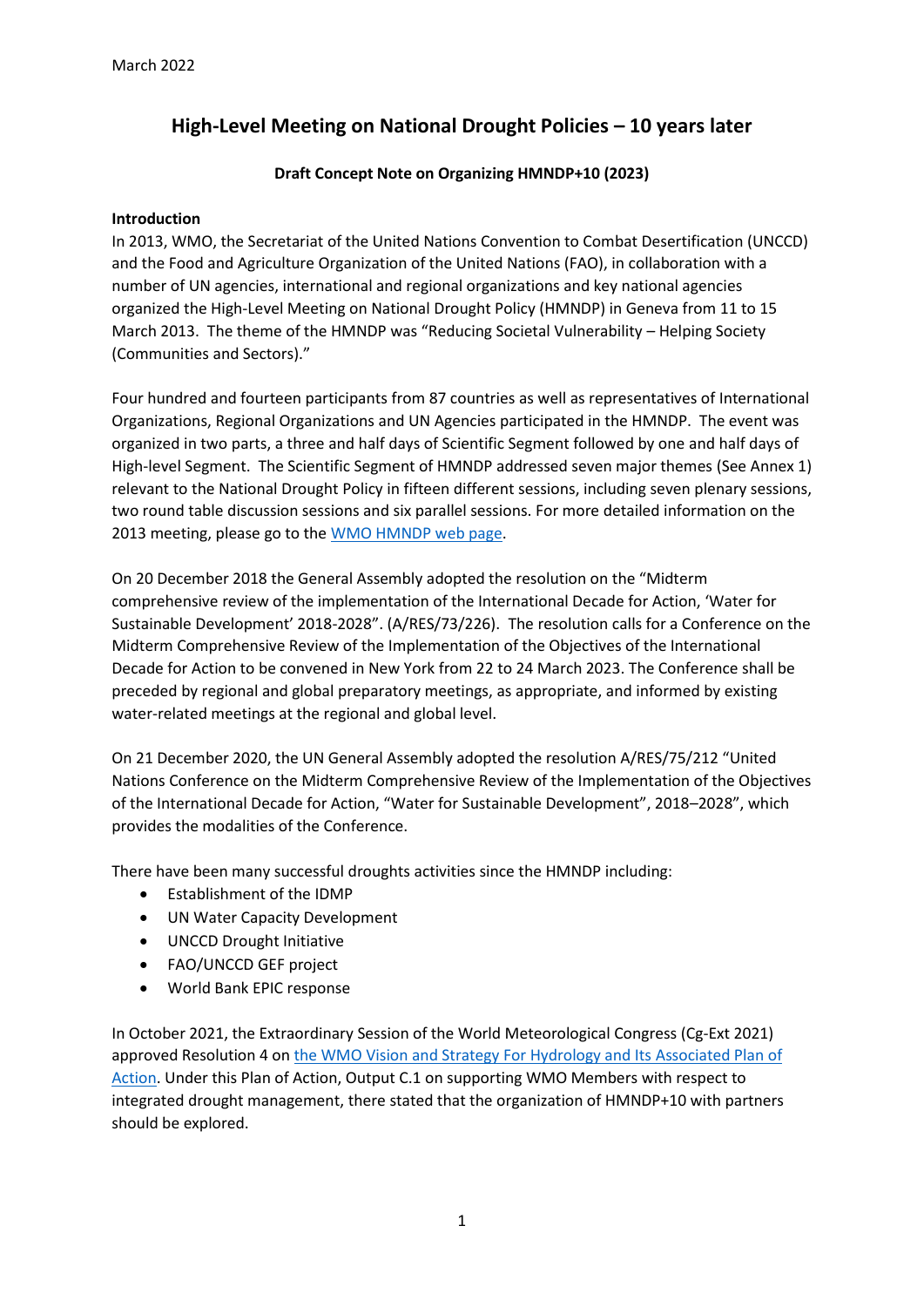### **Initial Steps in Organizing HMNDP+10**

In June 2021, there was an initial discussion with participants from several organizations (see Annex 2) interested in organizing a follow-up meeting provisionally entitled "High-Level Meeting on National Drought Policies – 10 years later (HMNDP+10)). Based on this discussion, the following general themes for HMNDP+10 were initially identified:

- Assess progress to date, stress outcomes of HMNDP;
- Ten years in the future • Identification of gaps or needs;
- Identification of national priorities across each subregion; and
- Agree on path forward, including resources/collaborations necessary to move the development of National Drought Management Policies forward to a higher level of implementation.

The intended audience of HMNDP+10 could either be:

- Same as the HMNDP 2013 meeting or
- More focused on collaborative partners.

It is proposed that the HMNDP+10 audience will need to include countries and financers as well as academics, practitioners and ministers. It was stressed that outcomes still need to be defined and then align audience to this outcome. There is also a need to stress that addressing drought in the near-term gives you benefits in medium and longer term.

A key point will be how can HMNDP+10 participants work together to increase implementation of national drought management policies and strategies. Among the participants of this initial discussion, there was a strong agreement on the need for and timing for HMNDP+10. It is proposed that HMNDP+10 will be held in 2023 (possibly in June) which is ten years since the 2013 HMNDP and more importantly, the 2023 UN Water Decade Conference is scheduled to take place in March 2023.

The proposed next steps in organizing the HMNDP+10 include the following;

- Decision to organize HMNDP+10 and need for Agency approvals;
- Identification of potential sponsors and sources of financial support;
- Creation of an International Organizing Committee composed of diverse representatives from major sponsoring organizations / entities represented on the IDMP advisory committee and other organizations representing the wide range of impact sectors associated with drought (see Annex 3); and
- Include the active engagement of all IDMP partners/members of advisory committee.

There were many additional themes identified from the initial June 2021 discussions, including:

- Partnerships with the private sector;
- Drought in a broader context with Integrated Water Resources Management;
- Reference to outcomes of HMNDP:
	- o Regional capacity building workshops
	- o IDMP
	- o UNCCD Drought Initiative
	- o SISSA
	- o Other projects or initiatives
- Take into account the timing of HMNDP+10 given UNCCD COP 2022, WMO Congress in 2023, FAO Annual Meeting and other events;
- Scope and focus of HMNDP+10 can be further defined by preconference workshops possibly related to the events in the previous bullet point;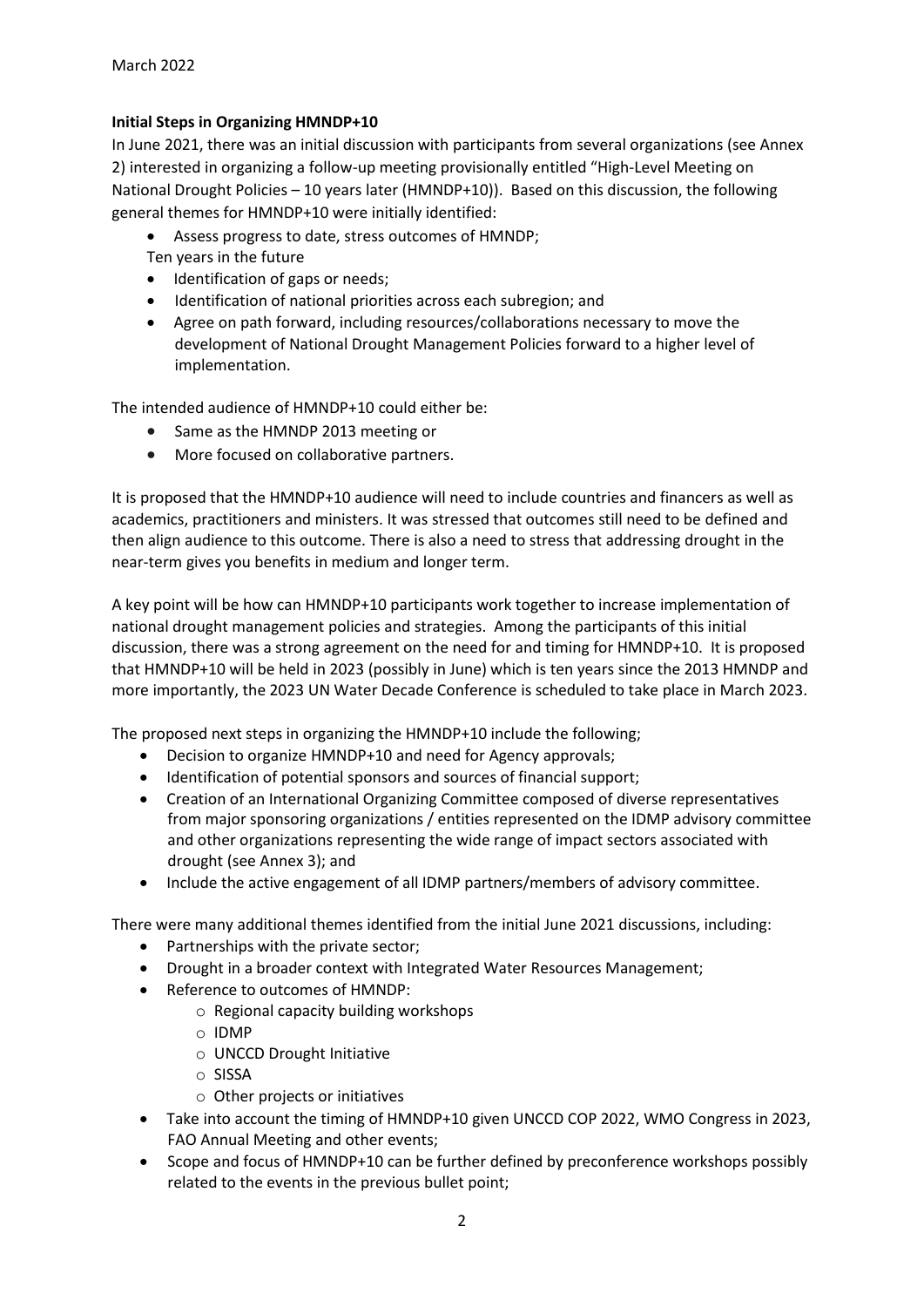- Be explicit that HMNDP+10 is seen as representing ALL of the IDMP partners;
- Initial thoughts are organize it outside Geneva, possibly Brazil;
- World Bank Initiative on Hydroclimatic Risk;
- Think across scales in creating the agenda for HMNDP+10;
- Engage with the Convention on Biological Diversity and the ecological community;
- Incorporate financing and governance;
- Align program with Water Decade and with the Biden Administration priorities on climate and environmental issues;
- Illustrate progress since HMNDP via case studies/incorporate in agenda;
- Organize a post-conference workshop or meeting of potential sponsors/financial supporters to discuss next steps, financial issues and collaborative opportunities;
- Focus on the pathway forward, i.e., why does drought matter and the benefits of action vs the costs of inaction, i.e., why you are better off by being proactive;
- Education and training to create the next generation of drought scientists in all aspects of drought—monitoring and early warning to drought policy and management;
- Well-documented progress mapping/stock taking against the objectives set out in the HMNDP 2013;
- Strategic assessments produced around 4-5 key themes leading up to the event and feeding into the HMNDP+10 programme;
- Improved understanding of how to move from frameworks (e.g., 3-pillars) and policies to practice/implementation/investments/action;
- Increased acknowledgment of the benefits from integrating drought and flood risk management;
- Improved understanding of the different actions that need to happen across scales of decision making (moving from "National Drought Policy" to regional, sub-national, local, etc.).